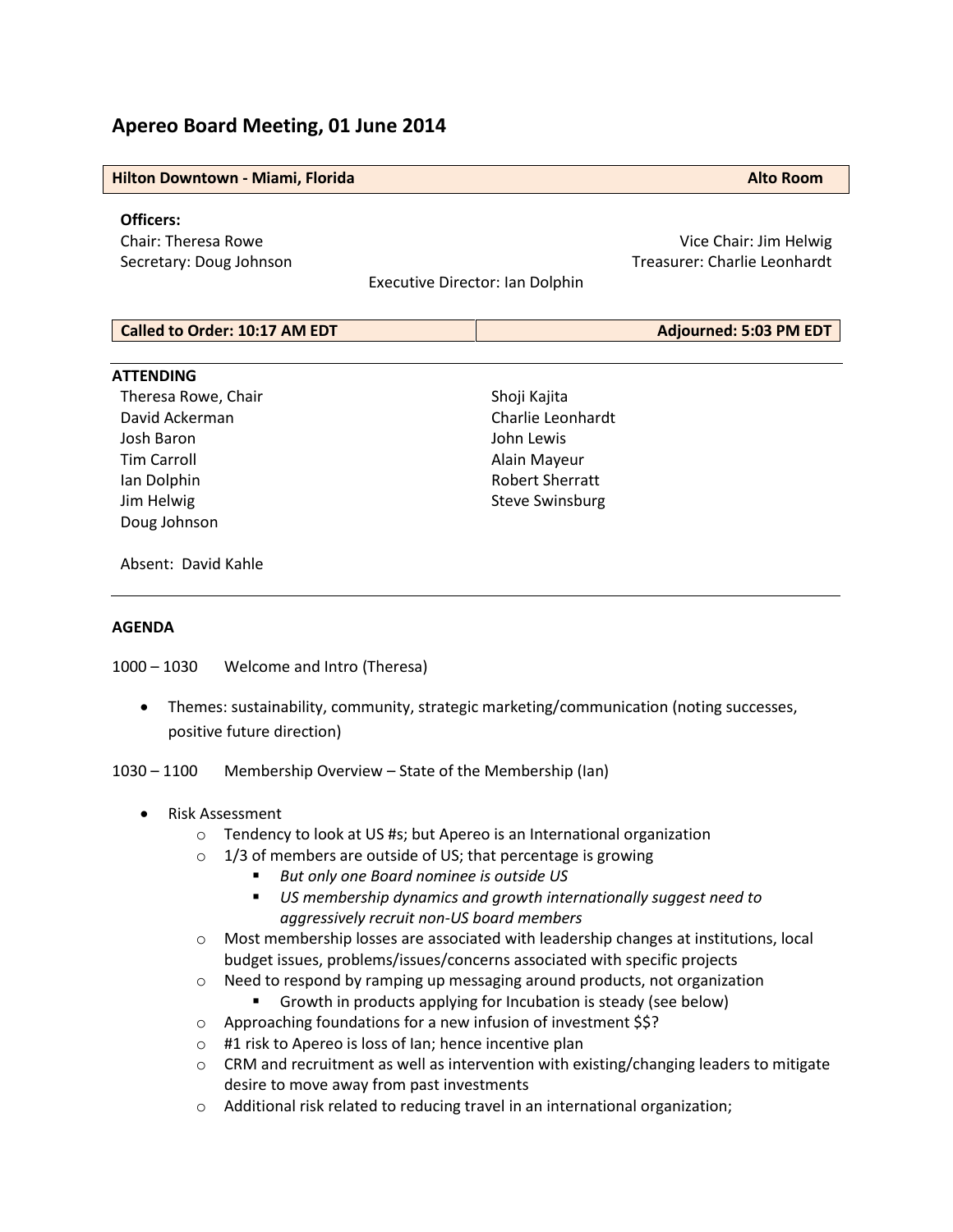- We have a compelling story in international terms
- **Involve Board members**
- Membership and dues changes
	- o Tiers: evaluator, adopter, contributor, partner, investor
	- o Objectives
		- **E** Long-term, sustainable solution implies flexibility
		- **Equitable dues for non-US members** 
			- Also for commercial affiliates
		- Undock projects from foundation (primarily Sakai)
			- e.g. why does Sakai have an Apereo employee (Caidin) while no other project has such?
		- Remove barriers to entry
	- o Dues Structure
		- **F** Foundational
		- **Regional**
		- Budget *n* currency (don't base everything on dollars)
			- Begin with selected regions where we have membership
		- **Software Community**
	- o Communicate as "shared investment"
- **Action Item: Subcommittee**
	- o **Membership/dues structure (Ian, Doug, David, Charlie)**
		- **donations structure including charitable contribution**
		- **Marketing! (see Communications below)**
		- **Target: 90 days (Sept.)**

*Personal thought: Alain mentioned that he values f2f meetings because it is easier to understand and participate in discussions. This is an important point and may suggest the value of more F2F meetings, especially if/when the Board internationalizes. See Risk Assessment, above. [dfj]*

1130 – 1230 Relationships / Competitive and Collaborative Impacts

- Tactical opportunity to create connections to other parts of the open source world.
- These would enhance existing relationships such as ESUP, Axies OSS SIG (Japan), SoLAR, Internet2/Incommon, OSI
- · PESC? IMS?
- Three new projects in negotiation to enter incubation this summer
- What about pursuing a merger with some other groups?
	- o Consensus that this would divert attention at a time we should keep focus on growing/developing Apereo
- Relationship types:
	- o Projects that move under the Apereo umbrella
	- o Projects that remain outside of Apereo
		- Apereo may play a role guiding projects to merge with other OS organizations depending on missions/cultural framework
	- o Organizations whose work/mission is amenable to collaboration
	- o Organizations not amenable to collaboration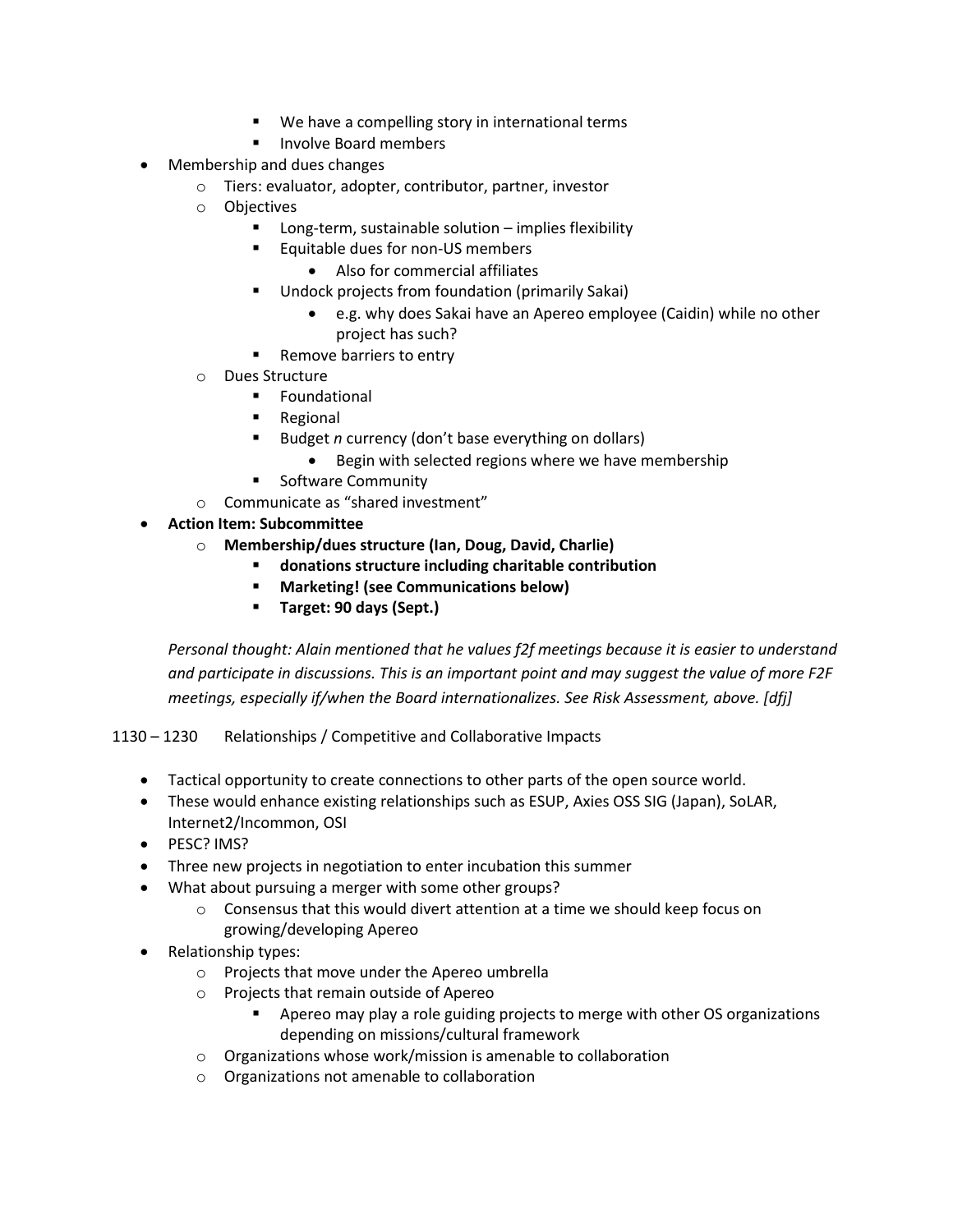- $\circ$  National Consortia with which Apereo might establish working relationship (e.g. ESUP, Axies Japan)
- 1315 1415 Communications / Outreach / Recruiting
	- Planning:
		- o Differentiated and targeted
		- o Emphasis on decision makers, thought leaders
		- o Use partnerships
		- o Foundation level render less abstract
		- o Project level harvest community resources and amplify
		- o ED devote \*significant\* time to this through 2014
	- Get news items from project groups
		- $\circ$  Need list of trigger events to help projects recognize when a press release should be generated
		- $\circ$  Templates to help project participants think about different kinds of messaging: key events in life of project, user testimonials, social networking technologies (Facebook, Twitter, Google Groups, etc.)
		- o Leverage other project-specific events, i.e. OpenCast conference
		- o Senior leadership (showcase) program prior to major conferences
	- **Action Item: Subcommittee**
		- o **Leveraging HE Marketing programs & students (Josh Baron, Theresa Rowe, New Board Member)**
			- **Internships? Becoming part of the fabric of learning for HE institutions**
- 1415 1500 Trade / Service Marks
	- Need to act to prevent "dilution" of trademarks, product names, etc.
		- o Failure to defend marks can render ownership moot
		- $\circ$  Committee members evaluated trademark statements associated with Moodle, Apache Foundation, etc.
	- **Action Item: Ian will approach current users about implications of their use of "Sakai"**
	- **Action Item: Register important service and trademarks ASAP (Ian, John Lewis)**
		- o **Add "Register trade and service marks" step to incubation process; beef up material discussing this;**
		- o **Develop policy and Licensing rules.**
- 1500 1600 ED job description and performance goals
	- Proposed job description reviewed and edits suggested
		- o **Josh Baron moved to accept the job description as edited; Robert Sherratt seconded. Approved.**
	- Proposed Performance Goals
		- a) Communications
		- b) Incubation Process
		- c) Events
		- d) Partnerships
		- z) Membership & Revenue
		- Expressed need for a set of clear performance metrics for organizational health
			- a) Strong fiscal management measured by maintaining a balanced budget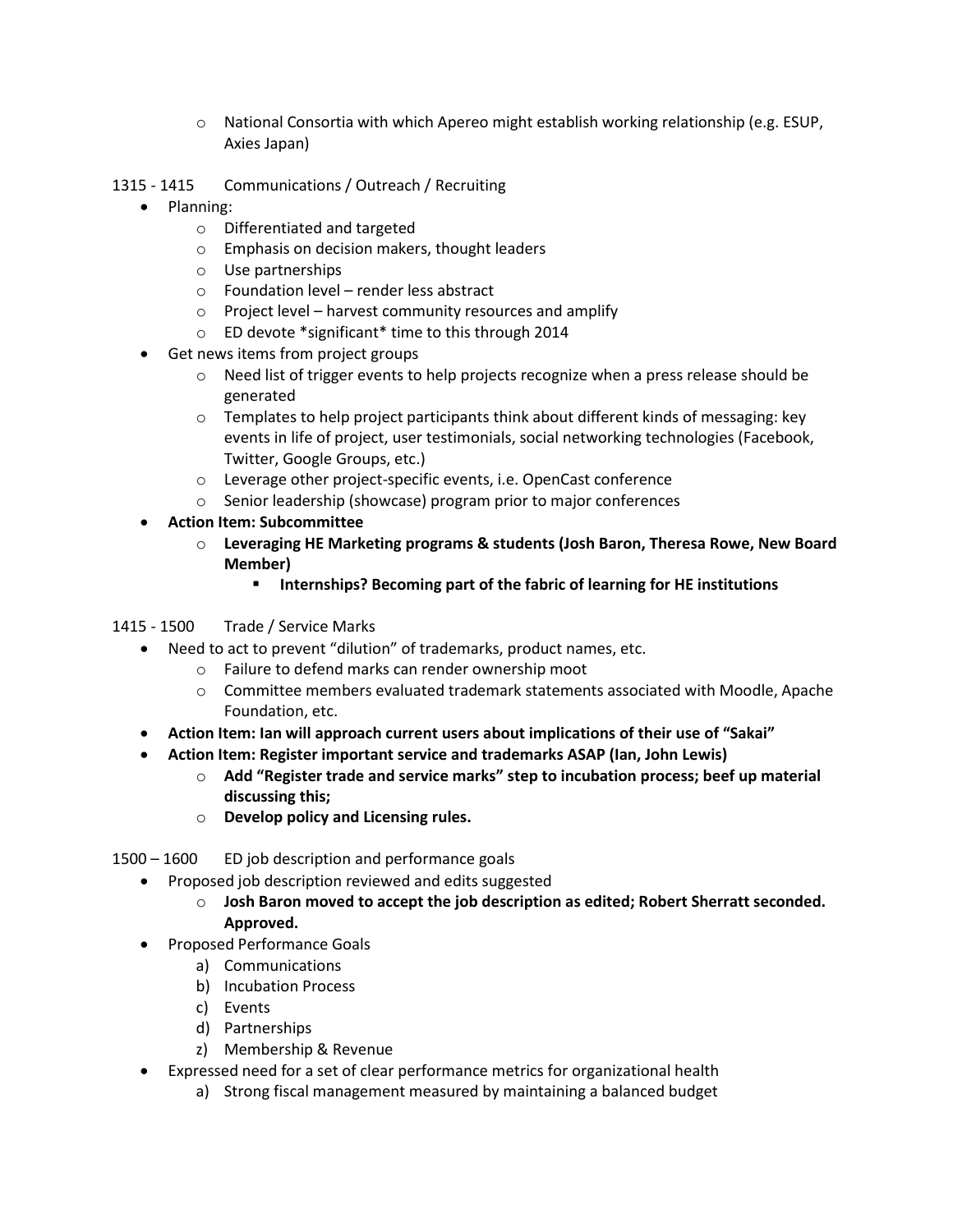- b) Membership #s
	- **New members, Retained members, Lost members**
	- **Location of members**
- c) # Projects
	- **Type and size of projects**
	- Point of origin of projects
- d) Growth in revenue
- e) # Volunteers participating
	- **Code submitters**
	- **Mentors**
	- **Other participants**
- **Action Item: Ian will develop a scorecard of metrics for Organizational Health**
- **Action Item: Performance goals discussion is tabled until Organizational Health Scorecard is developed**
- 1600 1700 Incubation
	- Concern with need to increase the number of incubation Mentors
		- o Recognize existing Mentors
			- **In Opening/General Session**
	- Incubation process may need to be refined
		- o Concern with proposed new features/modules for existing products

**Adjournment:** David Ackerman moved, Tim Carroll seconded: Meeting adjourned at 4:21PM (EDT)

### **Future Agenda Items**

- **Discussion - Performance Goals for Executive Director** o lan Dolphin. 2-3 goals
- **Planning for future events**
	- o Educause National proposals.
	- o Nicole is researching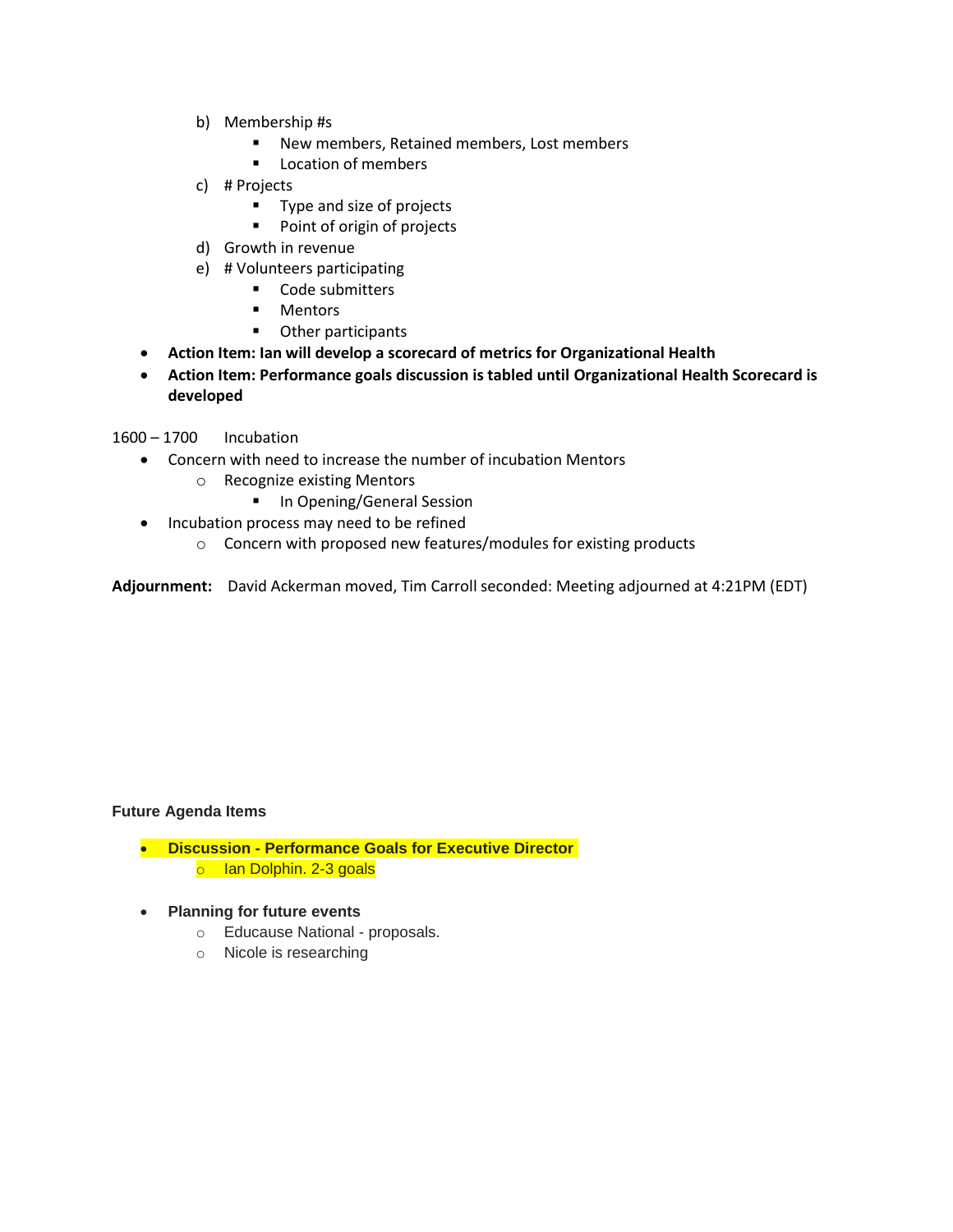## **Pending Action Items [Recently Completed Action Items are in Brown]:**

- 1. **Best Size of Board** (21 January)
	- David Ackerman suggested that interim Board appointments not count against the twoterm limit. **Approved by consensus, 18 March 2014.**
	- Ian suggested newly elected offices not be on the roll-off list. **Approved by consensus, 18 March 2014.**
	- Ian will draft an election schedule and an email calling for nominations. **[Done]**
	- Details for next election cycle to be finalized at an upcoming Board meeting. **[Done]**

## 2. **Executive Director Performance Goals** (21 January)

- Ian will draw up a draft set of performance goals; these shall be a topic of conversation for a future meeting. Theresa will approve the final set of goals.
- Draft job description is now in review; performance goals will be drafted in light of the final job description. **[22 April]**
- Job description approved **[1 June]**

## 3. **Additional Position Discussion** (21 January)

- Adding an additional staff member is primarily a budget issue. Chicken-egg issue: budget for staff not really available; but the new position may be important for generating additional revenue.
- Board will discuss this as part of the financial discussion next month. *Note: Discussed but not yet resolved.*

## 4. **Posting Minutes** (21 January)

- Ian, Tim, and Doug will coordinate on a process for approving and posting minutes.
- Current process is that Doug submits minutes to Board Officers and Ian for input as necessary; in particular to make sure nothing important has been missed. Minutes are then placed before Board for approval. Upon approval, Ian will forward minutes to Web services.
- Process Clarified:
	- i. Minutes are taken at each meeting and submitted afterward to the Board Officers and Ian for review prior to next monthly Board meeting;
	- ii. Minutes are edited/approved at next Board meeting;
	- iii. Finalized and Approved minutes are printed as PDF file;
	- iv. Finalized minutes PDF is submitted to both Ian and the current webmaster to be posted on the Board Minutes sections of the Apereo website.

## **5. Discuss presence of commercial affiliates on Board** (18 March)

 There is broad agreement across the Board that the vendor viewpoint is a valuable perspective